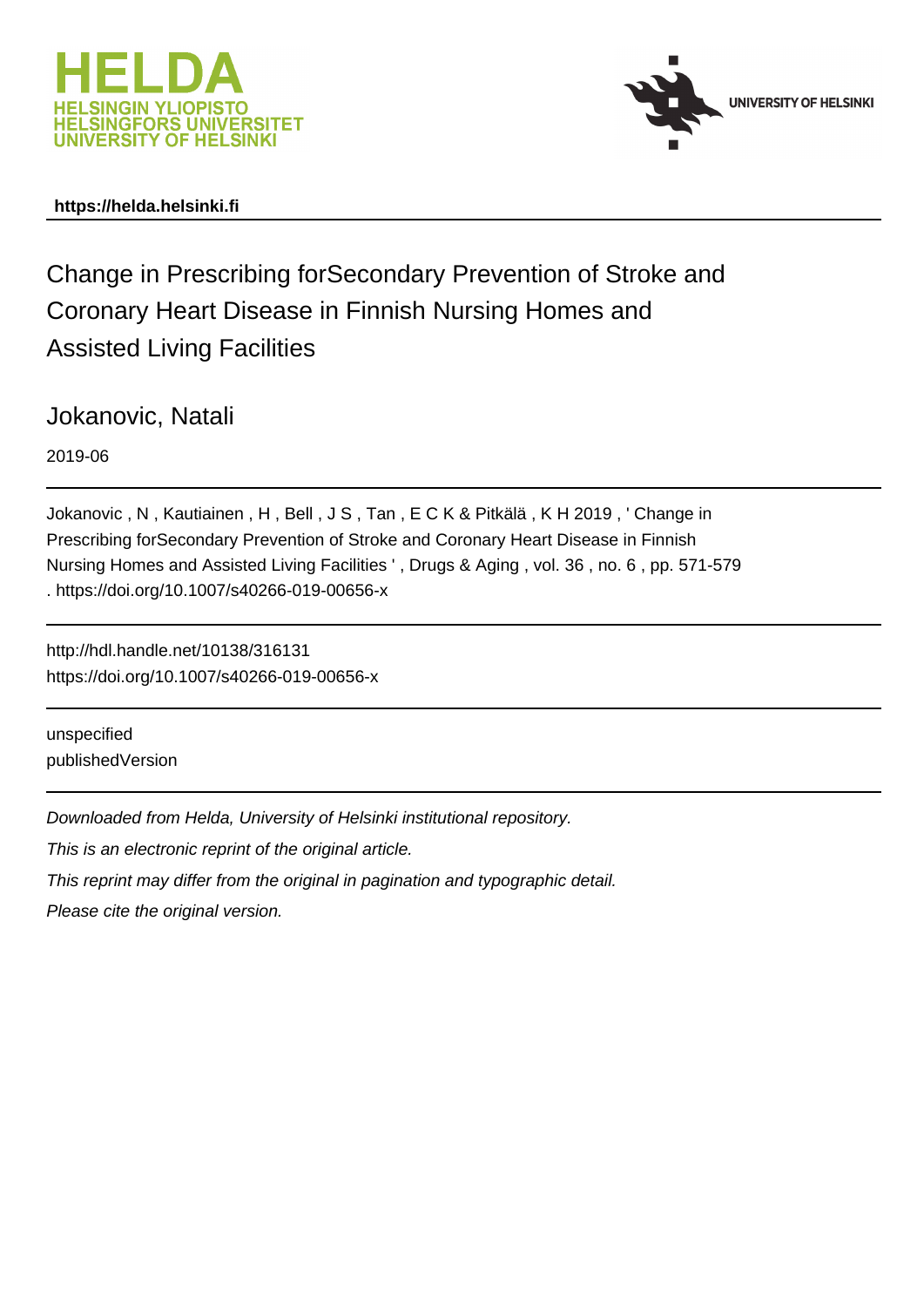

# **Change in Prescribing for Secondary Prevention of Stroke and Coronary Heart Disease in Finnish Nursing Homes and Assisted Living Facilities**

**Natali Jokanovic1,2 · Hannu Kautiainen3 · J. Simon Bell1 · Edwin C. K. Tan1,4,5 · Kaisu H. Pitkälä3**

Published online: 5 April 2019 © Springer Nature Switzerland AG 2019

## **Abstract**

**Background** One quarter of residents in long-term care facilities (LTCFs) have a diagnosis of CHD or stroke and over half use at least one preventative cardiovascular medication. There have been no studies that have investigated the longitudinal change in secondary preventative cardiovascular medication use in residents in LTCFs over time.

**Objective** The aim of this study was to investigate the change in cardiovascular medication use among residents with coronary heart disease (CHD) and prior stroke in nursing homes (NHs) and assisted living facilities (ALFs) in Finland over time, and whether this change difers according to dementia status.

**Methods** Three comparable cross-sectional audits of cardiovascular medication use among residents aged 65 years and over with CHD or prior stroke in NHs in 2003 and 2011 and ALFs in 2007 and 2011 were compared. Logistic regression analyses adjusted for gender, age, mobility, cancer and length of stay were performed to examine the efect of study year, dementia and their interaction on medication use.

**Results** Cardiovascular medication use among residents with CHD (NHs: 89% vs 70%; ALFs: 89% vs 84%) and antithrombotic medication use among residents with stroke (NHs: 72% vs 63%; ALFs: 78% vs 69%) declined between 2003 and 2011 in NHs and 2007 and 2011 in ALFs. Decline in the use of diuretics, nitrates and digoxin were found in both groups and settings. Cardiovascular medication use among residents with CHD and dementia declined in NHs (88% [95% CI 85–91] in 2003 vs 70% [95% CI 64–75] in 2011) whereas there was no change among people without dementia. There was no change in cardiovascular medication use among residents with CHD in ALFs with or without dementia over time. Antithrombotic use was lower in residents with dementia compared with residents without dementia in NHs  $(p < 0.001)$  and ALFs  $(p = 0.026)$ ; however, the interaction between dementia diagnosis and time was non-signifcant.

**Conclusions** The decline in cardiovascular medication use in residents with CHD and dementia suggests Finnish physicians are adopting a more conservative approach to the management of cardiovascular disease in the NH population.

## **1 Introduction**

Coronary heart disease (CHD) and stroke contribute to 45% and 17% of all deaths attributable to cardiovascular disease in the United States (US) [1]. One quarter of residents in long-term care facilities (LTCFs) have a diagnosis of CHD or stroke and over half use at least one preventative cardiovascular medication [2–4]. Cardiovascular disease is a

**Electronic supplementary material** The online version of this article [\(https://doi.org/10.1007/s40266-019-00656-x\)](https://doi.org/10.1007/s40266-019-00656-x) contains supplementary material, which is available to authorized users.

 $\boxtimes$  Natali Jokanovic Natali.Jokanovic@monash.edu

Extended author information available on the last page of the article

## **Key Points**

Signifcant decline in the use of cardiovascular medications among residents with coronary heart disease (CHD) and antithrombotic medications among residents with a prior history of stroke in Finnish nursing homes (NHs) and assisted living facilities was observed over an 8-year period.

Decline in the use of cardiovascular medications among residents with CHD in NHs may be explained by the increasing proportion of residents with dementia.

Findings suggest conservative pharmacological management of cardiovascular disease among Finnish NH residents with dementia and CHD.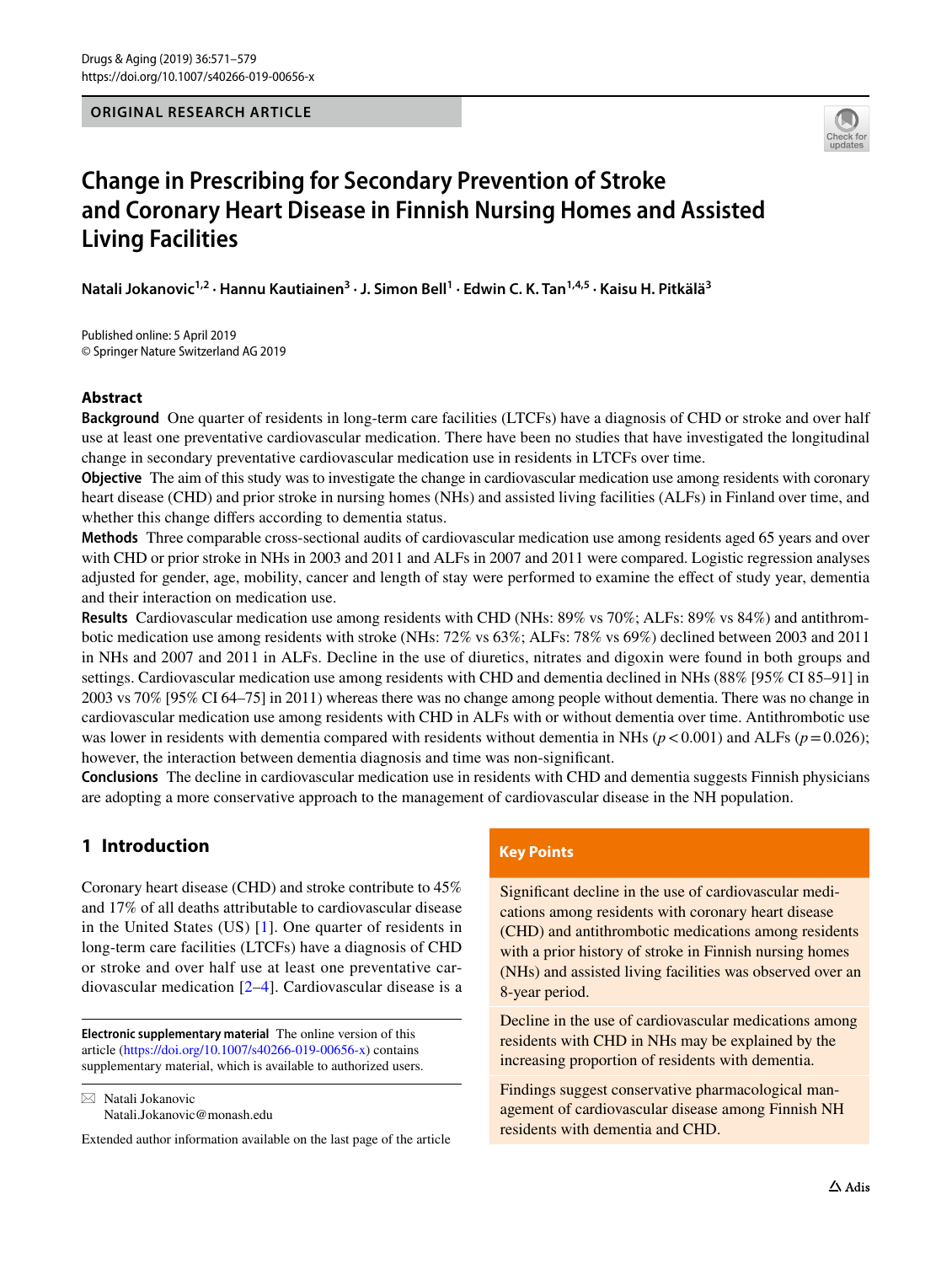signifcant contributor to disability, functional decline, complex care requirements and healthcare costs in LTCFs [5, 6].

Between 13 and 74% of residents in LTCFs take nine or more regular medications [7]. Half of residents are prescribed antithrombotics and up to 80% are prescribed at least one cardiovascular agent [7–9]. Compared with older people in the community, residents of LTCFs are less likely to be prescribed medications for stroke (aspirin and other anticoagulants) and for heart disease [β-blockers, angiotensinconverting enzyme inhibitors (ACEIs) and aspirin] [10, 11]. At least 50% of residents in US and European LTCFs have diagnosed dementia. Clinicians may adopt a more conservative approach to prescribing for residents with dementia who they perceive are at a high risk of adverse drug events (ADEs) [12, 13]. A palliative approach with focus on optimizing quality of life in LTCF residents with dementia who have limited life expectancy has been advocated [14]. This trend is evident in US outpatient clinics where antihypertensive prescribing for people aged 65 years and over with dementia has remained stable despite an increase in the number of people with hypertension [15].

Prescribing recommendations in clinical practice guidelines for the secondary prevention of CHD and stroke are not specifc to patients' age and setting [16, 17]. The 2011 American Heart Association (AHA) and American College of Cardiology Foundation (ACCF) guidelines and the 2013 European Society of Cardiology (ESC) guidelines recommend the use of ACEIs or angiotensin II receptor blockers (ARBs), β-blockers, statins and antiplatelet agents for the secondary prevention of CHD in all populations  $[16, 18]$ . The 2014 AHA and American Stroke Association (ASA) guidelines recommend the use of antithrombotic agents in addition to pharmacotherapy to manage risk factors such as atrial fbrillation and hypertension [17]. Although the number of clinical trials including the general older population as participants are increasing, the evidence base for managing CHD and stroke among residents in LTCFs is limited. Recent trials investigating antihypertensive therapy specifcally in older people [19] include the Hypertension in the Very Elderly Trial (HYVET) and Systolic Blood Pressure Intervention Trial (SPRINT) in community-dwelling older people aged over 80 and 75 years, respectively [20, 21], and the Predictive Values of Blood Pressure and Arterial Stifness in Institutionalized Very Aged Population (PARTAGE) study in LTCF residents aged over 80 years [22]. Although evidence is limited and conficting over the beneft and harm of antihypertensive therapy in the frail older population [19], their use is recommended after careful consideration of comorbidity and potential ADEs [23]. Prescribing decisions in LTCFs continue to rely on individualized consideration of multimorbidity, polypharmacy, frailty, life expectancy and the increased risk of ADEs [24, 25].

Recent studies in European and US LTCFs have explored secondary preventative cardiovascular medication use. A US study in LTCFs identifed 37% of residents were not prescribed cardiovascular medications following an acute myocardial infarction within 30 days of readmission to the LTCF [26]. The Services and Health for Elderly in Long-Term care (SHELTER) study identifed 77.7% of residents with CHD received a cardiovascular medication (ACEI or ARB,  $\beta$ -blocker, antiplatelet or statin) [3]. Additionally, between 24.6 and 60.5% of residents with CHD in Polish LTCFs were prescribed either aspirin, β-blockers, ACEI or statins [27]. No studies have investigated the longitudinal change in secondary preventative cardiovascular medication use in residents in LTCFs over time. This knowledge is needed to determine whether changing attitudes to prescribing in older people with limited life expectancy has infuenced prescribing [14, 28].

The objective of this study was to investigate the change in cardiovascular medication use among residents with stroke and CHD in nursing homes (NHs) and assisted living facilities (ALFs) in Finland between 2003 and 2011, and whether this change difers according to dementia status.

## **2 Methods**

#### **2.1 Study Design, Setting and Source**

Data from three previous cross-sectional studies exploring nutrition and medication use in NHs and ALFs in Helsinki, Finland were combined. The methodology of these studies has been described previously [29–32]. In brief, data were obtained from all residents aged 65 years and over who resided permanently in NHs in Helsinki in 2003 (*n*=1987) and 2011 (*n*=1576), and ALFs in 2007 (*n*=1377) and 2011 (*n*=1586). Baseline characteristics of the combined dataset are reported elsewhere [31]. Data for residents with CHD and stroke were extracted from the combined dataset. A total of 2012 residents with CHD and 1755 residents with a prior history of stroke were included in the current study.

Although the terms 'LTCF', 'NH' and 'ALF' are used interchangeably in the literature to defne a facility providing 24-h care to individuals who can no longer reside at home, diferences in resident and facility characteristics exist internationally [33]. In this study, NHs are facilities that provide 24-h care to individuals who have complex care needs that can no longer be met in the community [33]. ALFs provide similar 24-h care by a registered nurse but in a more homelike environment, including apartments and group homes [31].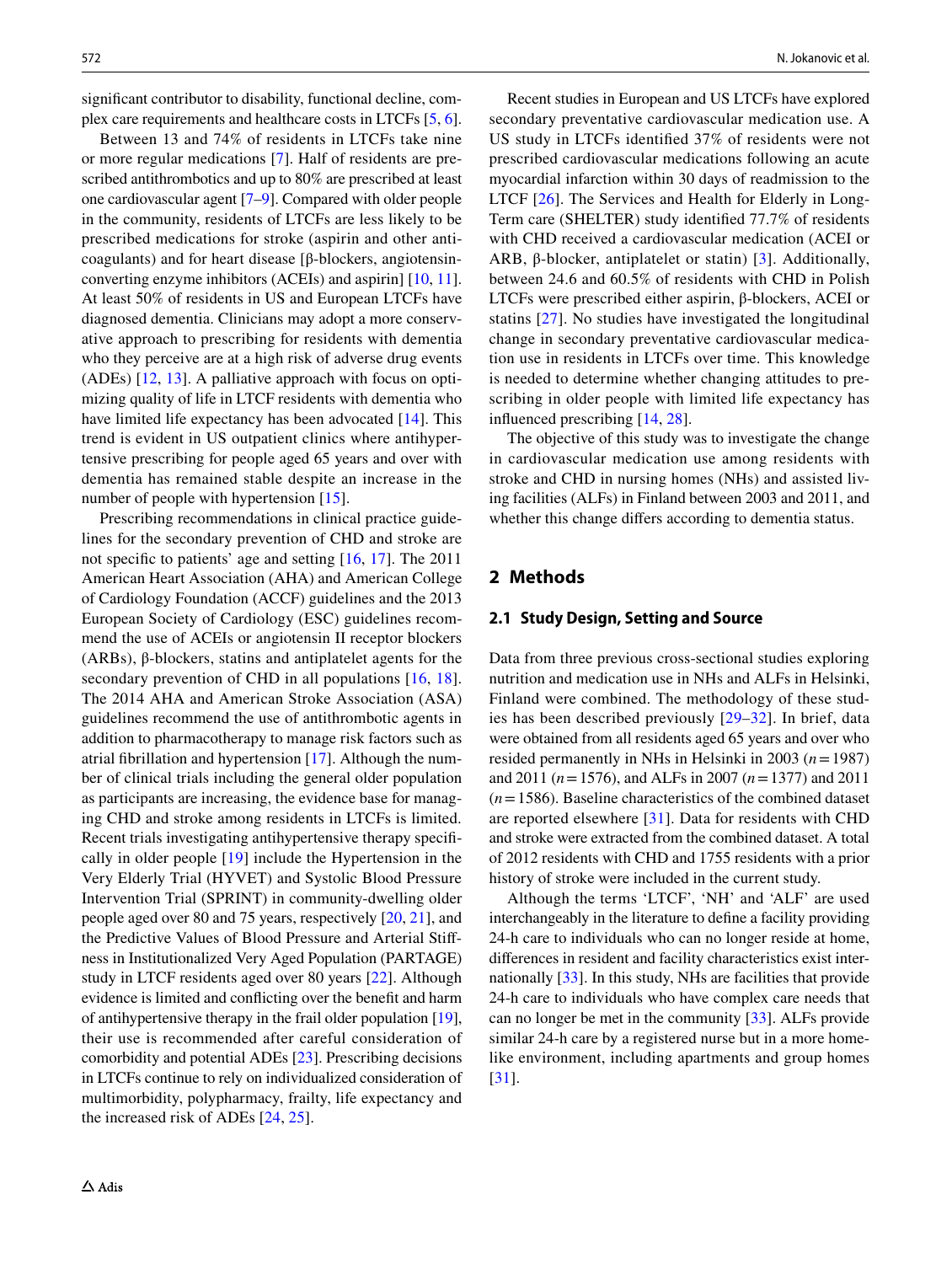#### **2.2 Study Sample and Data Collection**

Trained nurses collected data using the same data collection tools and methodology across all three studies. Data collected included resident demographics, medication information and medical diagnoses obtained from the residents' medication charts and medical records. Medication use was measured as a point prevalence on the day of data collection.

### **2.3 Measures and Defnitions**

All medications were coded using the Anatomical Therapeutic Chemical (ATC) classifcation [34]. All regular prescription and non-prescription medications were recorded. Medications were considered to be regular if there was a documented regular sequence of administration. Cardiovascular agents included β-blockers (C07), agents acting on the renin-angiotensin system (C09), calcium channel blockers (C08), diuretics (C03), organic nitrates (C01DA), lipid modifying agents (C10) and digoxin (C01AA05). Antithrombotic agents included warfarin (B01AA03), dipyridamole (B01AC07), dipyridamole in combination with aspirin (B01AC30) and low-dose aspirin (B01AC06). For combination products, each active ingredient was counted separately. Polypharmacy was defned as the use of nine or more regular medications. A resident was considered to have dementia if the diagnosis was listed in the medical record or the resident used an anti-dementia medication (N06A). The Charlson comorbidity index (CCI), a weighted measure incorporating up to 19 comorbidities, was calculated for each resident [35]. Nutritional status was calculated using the Mini Nutritional Assessment (MNA) [36]. A score of  $< 17$  was regarded as an indication of risk of malnutrition.

#### **2.4 Statistical Analysis**

Analyses were performed separately for residents who had a reported history of CHD and prior stroke in NHs between the years 2003 and 2011 and in ALFs between 2007 and 2011. Resident demographics, clinical characteristics and cardiovascular medication use across time periods were compared using Chi square tests for categorical variables, Student's t-tests for continuous variables and Mann–Whitney *U* tests for non-parametric continuous variables.

Logistic regression analyses were performed to examine the efect of study year, dementia and their interaction (study year×dementia) on the use of any cardiovascular or antithrombotic agent for residents with CHD or stroke in NHs and ALFs, respectively. The analyses were adjusted for gender, age, mobility, cancer and length of stay in the facility, which were deemed to be clinically relevant [9]. Adjusted percentages of cardiovascular and antithrombotic medication use were estimated from logistic regression analyses. All statistical analyses were performed using Stata 14.1 (StataCorp, College Station, TX, USA).

#### **3 Results**

The prevalence of CHD decreased over time in both NHs (35.5% in 2003 to 24.5% in 2011) and ALFs (34.4% in 2007 to 28.2% in 2011) whereas the prevalence of prior history of stroke remained constant in NHs (27.2% in 2003 to 28.6% in 2011) and in ALFs (25.8% in 2007 to 25.7% in 2011).

#### **3.1 Residents with Coronary Heart Disease**

Residents with CHD were older, had greater disability, were more likely to be at risk of malnourishment, have dementia and greater comorbidity in both NHs and ALFs in 2011 compared with respective baselines (Table 1, Supplementary Figure S1, see electronic supplementary material [ESM]). The prevalence of polypharmacy decreased in NHs (54.4% vs  $41.2\%$ ;  $p < 0.001$ ) but increased in ALFs (55.0% vs 62.2%;  $p = 0.026$ ).

The use of any cardiovascular agent signifcantly declined in both settings among residents with CHD. Signifcant decline in the use of diuretics, nitrates and digoxin were identifed in NHs in 2011 compared with baseline. Similar trends were seen in ALFs concerning nitrates and digoxin. The use of any antithrombotic agent and use of low-dose aspirin signifcantly declined in NHs only.

#### **3.2 Residents with a Prior History of Stroke**

Residents with a history of stroke were more likely to have greater disability and comorbidity in NHs and ALFs in 2011 compared with baseline (Table 2, Supplementary Figure S2, see ESM). Polypharmacy signifcantly decreased in NHs (47.1% vs 37.5%: *p*=0.0022).

The use of any antithrombotic agent significantly decreased in both NHs and ALFs. Specifcally, the use of low-dose aspirin and dipyridamole signifcantly declined in both settings. The use of warfarin and statins increased, although only signifcantly in NHs. Reductions in the overall use of any cardiovascular agent were observed in both settings among residents with a history of stroke.

## **3.3 Interaction of Dementia and Study Year on Cardiovascular and Antithrombotic Use**

Adjusted percentages of cardiovascular and antithrombotic medication use in residents with a history of CHD and stroke according to dementia status, respectively, are shown in Fig. 1. Findings from the logistic regression analyses are reported in Supplementary Tables S1 and S2 (see ESM). Of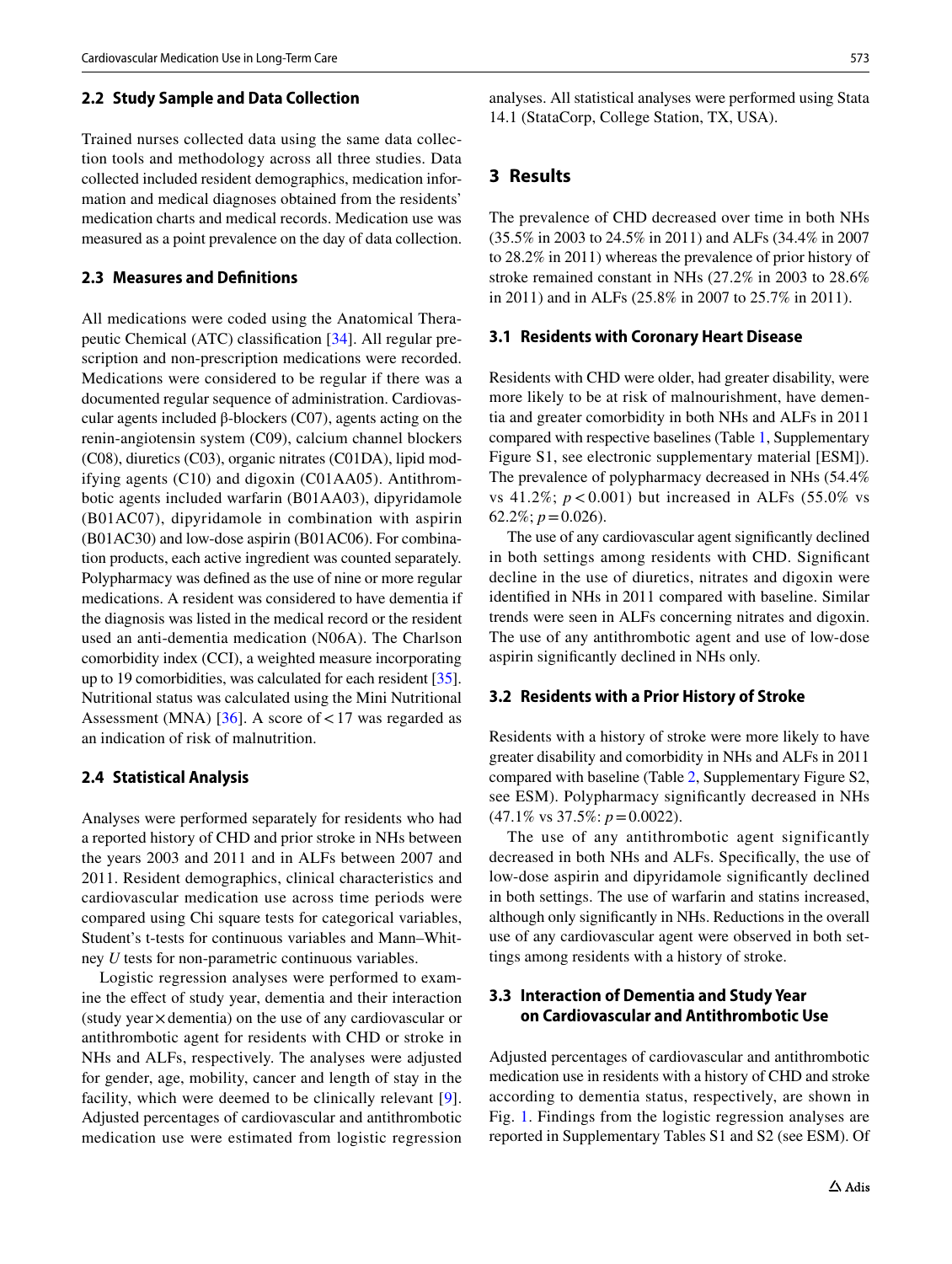**Table 1** Characteristics of residents in nursing homes and assisted living facilities with coronary heart disease

| Characteristics                             | Nursing<br>homes in<br>2003<br>$n = 706$ | Nursing<br>homes in<br>2011<br>$n = 386$ | $p$ value | Assisted living<br>facilities in 2007<br>$n = 473$ | Assisted living<br>facilities in 2011<br>$n = 447$ | $p$ value |
|---------------------------------------------|------------------------------------------|------------------------------------------|-----------|----------------------------------------------------|----------------------------------------------------|-----------|
| Demographic and clinical characteristics    |                                          |                                          |           |                                                    |                                                    |           |
| Females, $n$ (%)                            | 569 (80.6)                               | 294 (76.2)                               | 0.086     | 369 (78.0)                                         | 351 (78.5)                                         | 0.85      |
| Education <8 years, $n$ (%)                 | 368 (59.9)                               | 159(50.0)                                | 0.004     | 248 (56.8)                                         | 230(56.2)                                          | 0.88      |
| Mean age (SD)                               | 85.3 (7.0)                               | 86.7(7.0)                                | < 0.001   | 84.4(6.7)                                          | 85.9(6.7)                                          | 0.002     |
| Not able to move independently, $n$ (%)     | 209(29.7)                                | 217(56.2)                                | < 0.001   | 72(15.2)                                           | 128(28.6)                                          | < 0.001   |
| Widowed, $n$ $(\%)$                         | 414 (59.2)                               | 214(56.8)                                | 0.43      | 294 (62.8)                                         | 285 (65.4)                                         | 0.43      |
| MNA, $n$ $(\%)$                             |                                          |                                          |           |                                                    |                                                    |           |
| Malnourished $(< 17$ points)                | 208(29.5)                                | 119(30.8)                                | < 0.001   | 53(11.2)                                           | 89 (20.0)                                          | 0.001     |
| Charlson comorbidity index (SD)             | 2.9(1.2)                                 | 2.7(1.6)                                 | < 0.001   | 2.5(1.5)                                           | 2.7(1.7)                                           | 0.30      |
| Prior stroke, $n(\%)$                       | 239 (36.8)                               | 121(31.3)                                | 0.076     | 147(31.1)                                          | 126(28.2)                                          | 0.33      |
| Dementia, $n$ (%)                           | 464(65.7)                                | 305(79.0)                                | < 0.001   | 267(56.4)                                          | 314 (70.2)                                         | < 0.001   |
| Medication use                              |                                          |                                          |           |                                                    |                                                    |           |
| Mean no. of medications (SD)                | 9.2(3.4)                                 | 8.2(3.4)                                 | < 0.001   | 8.9(3.4)                                           | 9.8(3.7)                                           | < 0.001   |
| Polypharmacy ( $\geq$ 9 meds), <i>n</i> (%) | 384 (54.4)                               | 159(41.2)                                | < 0.001   | 260(55.0)                                          | 278 (62.2)                                         | 0.026     |
| Any cardiovascular agent, $n$ (%)           | 629(89.1)                                | 270(69.9)                                | < 0.001   | 421 (89.0)                                         | 376 (84.1)                                         | 0.029     |
| $\beta$ -blocker, <i>n</i> $(\%)$           | 292(41.1)                                | 163(42.2)                                | 0.78      | 250 (52.9)                                         | 207(46.3)                                          | 0.047     |
| ACEI/ARB, $n$ $(\%)$                        | 153(21.7)                                | 103(26.7)                                | 0.062     | 180(38.1)                                          | 165(36.9)                                          | 0.72      |
| Ca channel blocker, $n$ (%)                 | 74(10.5)                                 | 31(8.0)                                  | 0.19      | 101(21.4)                                          | 60(13.4)                                           | 0.002     |
| Diuretics, $n$ (%)                          | 419 (59.3)                               | 139 (36.0)                               | < 0.001   | 254 (53.7)                                         | 217(48.5)                                          | 0.12      |
| Nitrates, $n$ (%)                           | 308 (43.6)                               | 34(8.8)                                  | < 0.001   | 153(32.3)                                          | 78 (17.4)                                          | < 0.001   |
| Statins, $n(\%)$                            | 20(2.8)                                  | 29(7.5)                                  | < 0.001   | 101(21.4)                                          | 120(26.8)                                          | 0.051     |
| Digoxin, $n$ $(\%)$                         | 131 (18.6)                               | 14(3.6)                                  | < 0.001   | 68 (14.4)                                          | 25(5.6)                                            | < 0.001   |
| Mean no. of cardiovascular medications (SD) | 2.0(1.2)                                 | 1.3(1.2)                                 | < 0.001   | 2.3(1.5)                                           | 2.0(1.3)                                           | < 0.001   |
| Any antithrombotic agents, $n$ (%)          | 490 (69.4)                               | 235(60.9)                                | 0.004     | 361 (76.3)                                         | 327 (73.2)                                         | 0.27      |
| Low-dose aspirin, $n$ (%)                   | 389 (55.1)                               | 153 (39.6)                               | < 0.001   | 240 (50.7)                                         | 203(45.4)                                          | 0.11      |

*ACEI* angiotensin-converting enzyme inhibitor, *ARB* angiotensin II receptor blocker, *MNA* mini nutritional assessment, *SD* standard deviation

NH residents with CHD, the use of any cardiovascular agent decreased over time in those with dementia from 88% (95% CI 85–91) in 2003 to 70% (95% CI 64–75) in 2011, whereas no diference was found among residents without dementia (91% [95% CI 88–95] in 2003 vs 89% [95% CI 83–95] in 2011);  $p = 0.0017$  for study year;  $p < 0.001$  for dementia diagnosis;  $p = 0.050$  for their interaction. Although the difference between cardiovascular medication use in residents with and without dementia in ALFs was signifcant, there was no diference in their use over time in residents with dementia (87% [95% CI 83–91] in 2007 vs 84% [95% CI 80–88] in 2011) or without dementia (91% [95% CI 87–95] in 2007 vs 91% [95% CI 86–96] in 2011); *p*=0.66 for study year;  $p = 0.026$  for dementia diagnosis;  $p = 0.47$  for their interaction).

Of NH and ALF residents with a prior history of stroke, the diference in the use of any antithrombotic agent in residents with and without dementia was signifcant, however their change in use over time was not. Of NH residents with a prior history of stroke, the use of any antithrombotic agent decreased over time in residents with dementia from 68% (95% CI 63–73) in 2003 to 61% (95% CI 55–66) in 2011 and without dementia from 81% (95% CI 75–87) in 2003 to 72% (95% CI 65–80) in 2011 (*p*=0.013 for study year,;  $p < 0.001$  for dementia diagnosis;  $p = 0.61$  for their interaction). In ALFs the respective fgures were 74% (95% CI 67–80) in 2007 versus 67% (95% CI 61–73) in 2011 among residents with dementia and 82% (95% CI 76–88) in 2007 versus 75% (95% CI 68–82) in 2011 for residents without dementia ( $p = 0.036$  for study year;  $p = 0.015$  for dementia diagnosis;  $p = 0.81$  for their interaction).

## **4 Discussion**

Trends over an 8-year period in Helsinki NHs and ALFs reveal signifcant changes in the use of cardiovascular and antithrombotic agents in residents with a history of CHD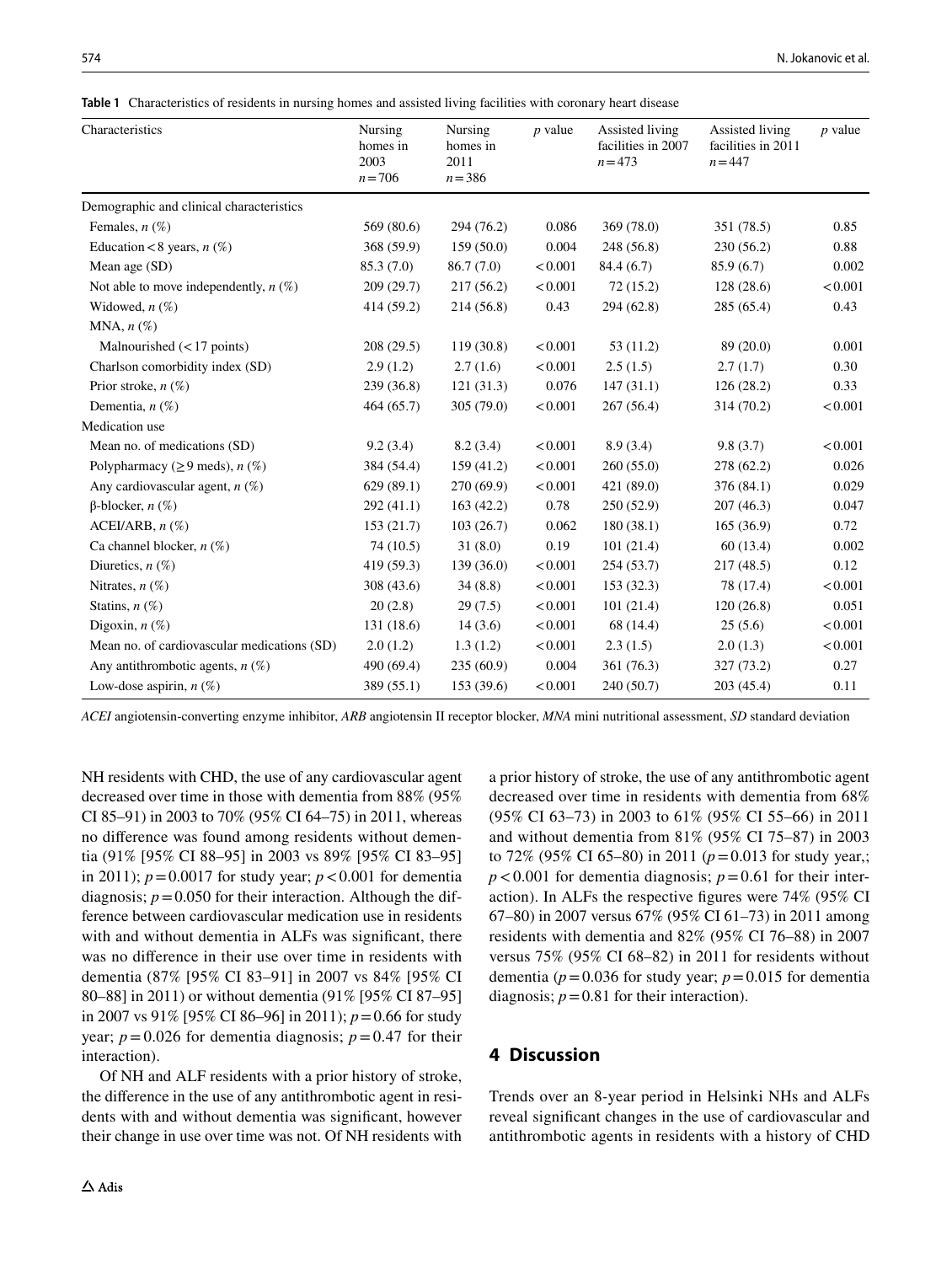**Table 2** Characteristics of residents in nursing homes and assisted living facilities with a prior history of stroke

| Characteristics                             | Nursing<br>homes in<br>2003<br>$n = 541$ | Nursing<br>homes in<br>2011<br>$n = 451$ | $p$ value | Assisted living<br>facilities in 2007<br>$n = 355$ | Assisted living<br>facilities in 2011<br>$n = 408$ | $p$ value |
|---------------------------------------------|------------------------------------------|------------------------------------------|-----------|----------------------------------------------------|----------------------------------------------------|-----------|
| Demographic and clinical characteristics    |                                          |                                          |           |                                                    |                                                    |           |
| Females, $n$ (%)                            | 419 (77.4)                               | 327(72.5)                                | 0.073     | 255(71.8)                                          | 292 (71.6)                                         | 0.94      |
| Education <8 years, $n$ (%)                 | 296 (61.2)                               | 181 (50.6)                               | 0.002     | 192 (58.7)                                         | 183 (48.9)                                         | 0.01      |
| Mean age (SD)                               | 82.9 (7.4)                               | 83.2 (7.8)                               | 0.45      | 82.0(7.7)                                          | 82.8 (7.8)                                         | 0.28      |
| Not able to move independently, $n$ (%)     | 232(43.0)                                | 312 (69.2)                               | < 0.001   | 89 (25.1)                                          | 177(43.4)                                          | < 0.001   |
| Widowed, $n$ $(\%)$                         | 270 (50.4)                               | 223 (49.8)                               | 0.85      | 197(57.1)                                          | 221 (55.3)                                         | 0.61      |
| MNA, $n$ $(\%)$                             |                                          |                                          |           |                                                    |                                                    |           |
| Malnourished $(< 17$ points)                | 168(31.1)                                | 143 (31.7)                               | 0.26      | 42(11.8)                                           | 104(25.6)                                          | < 0.001   |
| Charlson comorbidity index (SD)             | 2.8(1.2)                                 | 3.9(1.3)                                 | < 0.001   | 3.6(1.2)                                           | 3.9(1.4)                                           | 0.002     |
| Coronary heart disease, $n$ (%)             | 239 (44.2)                               | 121(26.8)                                | < 0.001   | 147(41.4)                                          | 126 (30.9)                                         | 0.003     |
| Dementia, $n$ (%)                           | 351 (64.9)                               | 304 (67.4)                               | 0.40      | 196 (55.2)                                         | 247 (60.5)                                         | 0.14      |
| Medication use                              |                                          |                                          |           |                                                    |                                                    |           |
| Mean no. of medications (SD)                | 8.5(3.6)                                 | 7.7(3.4)                                 | 0.001     | 8.6(3.6)                                           | 9.1(3.8)                                           | 0.042     |
| Polypharmacy ( $\geq$ 9 meds), n (%)        | 255(47.1)                                | 169(37.5)                                | 0.002     | 182(51.3)                                          | 222(54.4)                                          | 0.39      |
| Any cardiovascular agents, $n$ (%)          | 399 (73.8)                               | 284(63.0)                                | 0.37      | 284 (80.0)                                         | 282(69.1)                                          | < 0.001   |
| $β$ -blocker, <i>n</i> (%)                  | 178 (32.9)                               | 155 (34.4)                               | 0.63      | 148 (41.7)                                         | 145(35.5)                                          | 0.081     |
| ACEI/ARB, $n$ $(\%)$                        | 97 (17.9)                                | 109(24.2)                                | 0.016     | 107(30.1)                                          | 128 (31.4)                                         | 0.71      |
| Ca channel blocker, $n$ (%)                 | 62(11.5)                                 | 44(9.8)                                  | 0.39      | 72(20.3)                                           | 53(13.0)                                           | 0.007     |
| Diuretics, $n$ (%)                          | 259 (47.9)                               | 129(28.6)                                | < 0.001   | 156 (43.9)                                         | 151 (37.0)                                         | 0.051     |
| Statins, $n$ (%)                            | 16(3.0)                                  | 45(10.0)                                 | < 0.001   | 81 (22.8)                                          | 94(23.0)                                           | 0.94      |
| Digoxin, $n$ (%)                            | 70 (12.9)                                | 16(3.5)                                  | < 0.001   | 45(12.7)                                           | 15(3.7)                                            | < 0.001   |
| Mean no. of cardiovascular medications (SD) | 1.5(1.3)                                 | 1.1(1.2)                                 | < 0.001   | 1.9(1.5)                                           | 1.5(1.4)                                           | 0.001     |
| Any antithrombotic agents, $n$ (%)          | 389 (71.9)                               | 285(63.2)                                | 0.003     | 276(77.7)                                          | 280 (68.6)                                         | 0.005     |
| Warfarin, $n$ $(\%)$                        | 66 (12.2)                                | 79 (17.5)                                | 0.018     | 62(17.5)                                           | 77 (18.9)                                          | 0.62      |
| Dipyridamole, $n$ $(\%)$                    | 66 (12.2)                                | 3(0.7)                                   | < 0.001   | 18(5.1)                                            | 5(1.2)                                             | 0.002     |
| Dipyridamole/aspirin, $n$ (%)               | 40(7.4)                                  | 26(5.8)                                  | 0.31      | 33(9.3)                                            | 41(10.0)                                           | 0.73      |
| Low-dose aspirin, $n$ (%)                   | 317 (58.6)                               | 176 (39.0)                               | < 0.001   | 176 (49.6)                                         | 156 (38.2)                                         | 0.002     |
| Other agents, $n$ (%)                       | 3(0.6)                                   | 6(1.3)                                   | 0.20      | 9(2.5)                                             | 11(2.7)                                            | 0.90      |
| Mean no. of antithrombotic agents (SD)      | 0.84(0.6)                                | 0.6(0.5)                                 | < 0.001   | 0.7(0.6)                                           | 0.6(0.5)                                           | < 0.001   |

Other agents included clopidogrel, enoxaparin, prasugrel and dalteparin

*ACEI* angiotensin-converting enzyme inhibitor, *ARB* angiotensin II receptor blocker, *MNA* mini nutritional assessment, *SD* standard deviation

and stroke, respectively. Residents with CHD or stroke and co-existing dementia had a lower prevalence in the use of any cardiovascular or antithrombotic agent, respectively. The decrease in cardiovascular medication use in residents with CHD in NHs over time appeared to be explained by the increasing proportion of residents with dementia for whom conservative prescribing is often advocated.

The prevalence of CHD declined overall in NHs and ALFs whereas the prevalence of stroke remained constant. In 2011, residents had signifcantly more disability, malnutrition and a higher prevalence of dementia compared with prior time points. This suggests that older people are entering NHs and ALFs frailer and more dependent in activities of daily living.

Long-term combination therapy for secondary prevention of CHD and risk factors is recommended irrespective of age by the AHA/ACCF and ESC guidelines [16, 18]. The use of any cardiovascular agent signifcantly declined in both NHs and ALFs, including nitrates and diuretics that may increase the risk of falls [37]. Guideline-recommended therapies including β-blockers, ACEI/ARBs and low-dose aspirin remained<50% in both settings in 2011. This prevalence is lower than in recent studies in US and European NHs, which identifed secondary preventative medications in approximately 63% and 77% of residents post-acute myocardial infarction and CHD, respectively [3, 26]. The lower prevalence found in this study, particularly in the case of antihypertensive agents, refects the complexity of prescribing in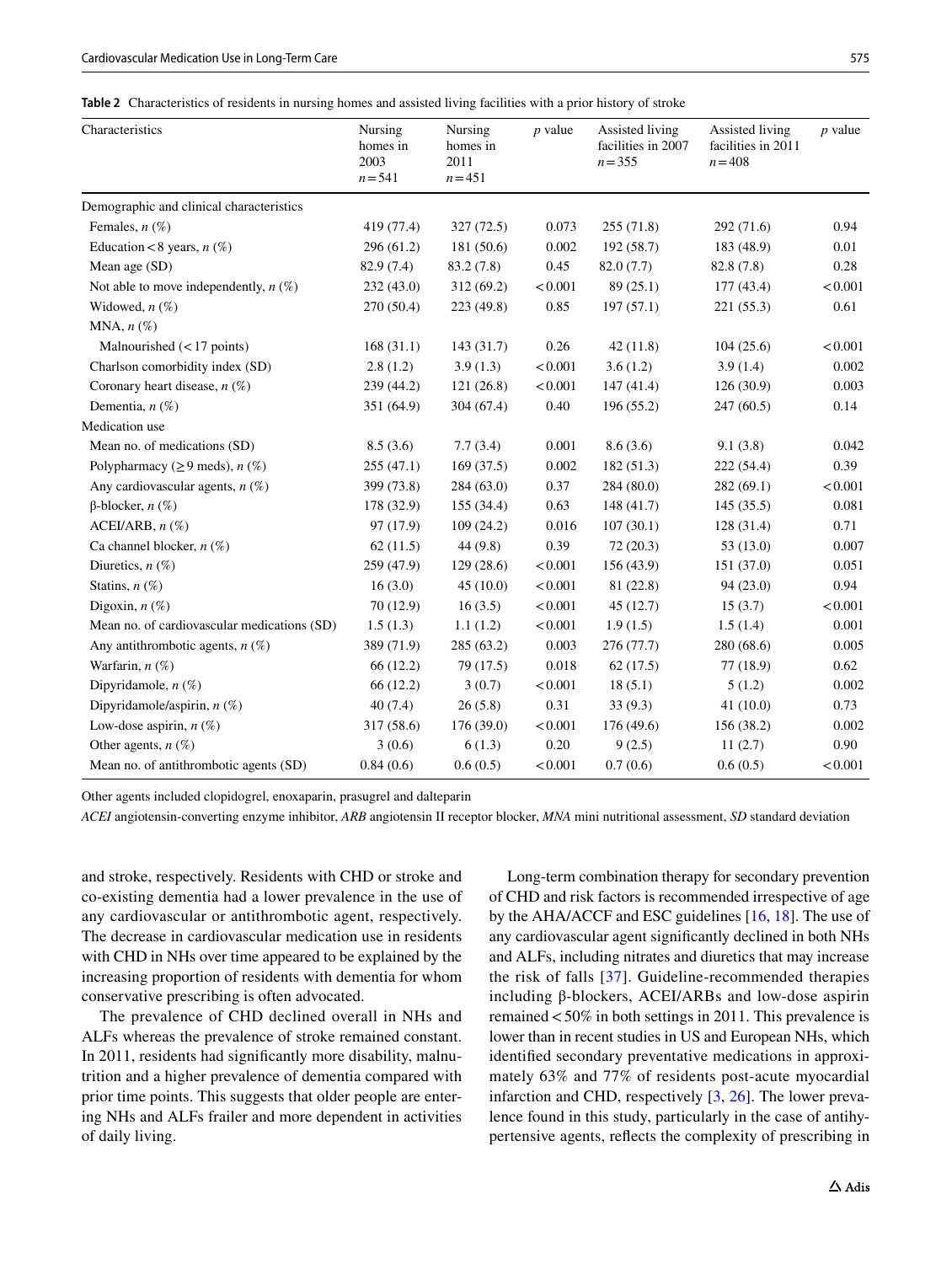

**Fig. 1** Adjusted (gender, age, mobility, cancer and length of stay in the facility) use of cardiovascular and antithrombotic agents in residents with a history of coronary heart disease and stroke according to dementia, respectively

this population. Currently, the European Society of Hypertension provides guidance for systolic blood pressure (SBP) targets for older people based on evidence from the HYVET and SPRINT hypertension trials, which excluded LTCF residents [23]. It is unclear whether fndings from these trials could be extrapolated to the LTCF population. The safety of combination antihypertensive therapy in LTCF residents has recently been questioned with fndings from the PARTAGE study of 1127 LTCF residents aged over 80 years with low  $SBP$  (<130 mmHg) identifying a higher risk of mortality with the use of two or more antihypertensive agents [22].

The use of any antithrombotic agent in this study signifcantly declined in both settings, however remained above 60%. Although prescribing of antithrombotics for stroke prevention in older people ( $\approx$  70 years and older) is supported by the AHA and ASA [17], concerns over bleeding risk and under-representation of this population in clinical trials remains in clinical practice [25, 38, 39]. Warfarin, which may be used for the prevention of stroke in the setting of atrial fbrillation, increased signifcantly only in NHs. Its overall use was, however, relatively small, potentially due to concern over its monitoring requirements, risk of bleeding and concerns for falls [40]. Direct-acting oral anticoagulants were not identifed in this study; however, future studies should investigate the impact of these medications on the prescribing of warfarin and other anticoagulants. Although statin use in NHs increased over time points, its use remains low in comparison with recent fndings internationally in Australian [8, 41], Canadian [42] and European [3] NHs, which found a prevalence of up to 40%. A

review of randomized controlled trials (RCTs) and retrospective studies of statin use for secondary prevention in community-dwelling older people identifed overall beneft in reduction of cardiovascular events and mortality in those aged  $\geq$  65 to < 75 years but minimal justification for its use in those aged >  $85$  years [43]. Significant variability in the prescribing of statins has been identifed, with studies in both Australian and Canadian NHs fnding fewer statins prescribed for frail NH residents compared with non-frail residents [27, 42].

The proportion of residents with dementia increased over time in our study with  $>60\%$  of residents with CHD and stroke having a dementia diagnosis across settings in 2011. Among residents with CHD in NHs, the change in cardiovascular medication use over time was moderated by dementia, indicating conservative prescribing in this population. Although the severity of dementia for residents in this study was unclear, increased care requirements for residents residing in NHs compared with ALFs, which provide a more home-like environment, may indicate greater severity of dementia in this setting. Findings from this study are comparable to fndings in the US community setting that found older adults with dementia were less likely to be prescribed secondary preventative medications for CHD than those without [44]. Prescribing of antithrombotics in NHs and ALFs was lower among residents with dementia than among those without dementia, indicating selective prescribing and deprescribing according to residents' clinical and frailty status.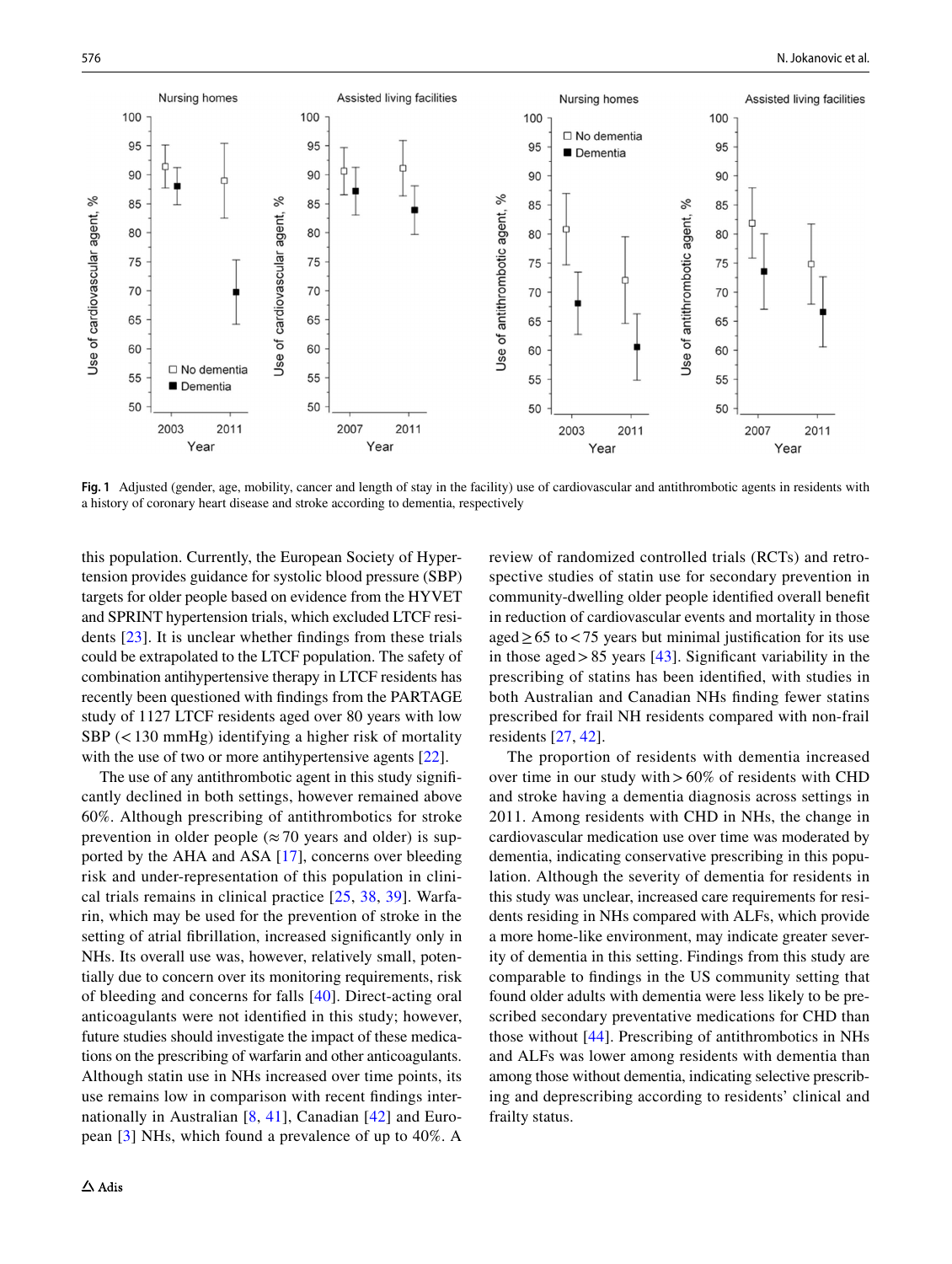Increasing attention among clinicians on the rationalization of medications that may no longer be of beneft in residents with limited life expectancy and dementia has given rise to recommendations to improve appropriate prescribing in this population [14]. This includes advocacy for a palliative approach in residents with dementia with a focus on optimizing quality of life [14]. Consensus criteria by Holmes et al. has identifed varying degrees of appropriateness of cardiovascular and antithrombotic agents in people with advanced dementia [14]. These included the use of β-blockers, calcium channel blockers, diuretics and ACEI/ARBs classifed as sometimes appropriate; warfarin and antiarrhythmic agents including digoxin as rarely appropriate; and lipid-lowering medications and antiplatelet agents (excluding aspirin) as never appropriate [14]. Despite the availability of these consensus criteria, there is limited evidence from RCTs to inform appropriate medication use in this population. The apparent decline in adherence to guideline-recommended pharmacotherapy for the secondary prevention of CHD and stroke may represent good clinical practice and greater consideration for the ongoing risk and beneft of these medications in residents with limited life expectancy at high risk of adverse events.

There is currently minimal guidance for secondary prevention of CHD and stroke for frail older residents in LTCFs [24]. Instead, clinicians balance the risk of adverse events with the benefts in terms of preventing subsequent myocardial infarction and stroke and the impact on residents' quality of life. Although the AHA and ESC broadly support the use of secondary preventative medications in older people over 65 years with CHD and stroke [18, 24, 45, 46], there is an increasing view that their use may no longer be appropriate for residents with limited life expectancy and in LTCFs [28, 47]. Recently, the importance of research into prescribing patterns in vulnerable patient groups, such as those residing in NHs with dementia and limited life expectancy, has been emphasized [14, 48]. Increasing inclusion of these populations in studies examining the use of secondary preventative medications is required to inform evidencebased guidelines and recommendations in this population. Future studies should additionally explore the impact of the changes in prescribing of secondary preventative medications on outcomes including subsequent myocardial infarction, stroke and mortality.

### **4.1 Strengths and Limitations**

This study utilized a large and representative sample size of residents from NHs and ALFs in Helsinki, Finland. The original sample comprised>80% of all residents over the age of 65 years in NHs and over 60% in ALFs [31]. Data were collected by trained nurses using the same protocol at all three time points. Medication use was defned as a

point prevalence on the date of data collection using each resident's medication chart. This ensured we analysed actual medication use rather than prescribing or dispensing of medications. However, the use of point prevalence data limits our understanding of long-term medication usage over time and longitudinal data is required to explore this further. It is unclear when medications were commenced with respect to diagnoses. Cardiovascular medications may have also been prescribed for clinical indications other than CHD or stroke. The severity of dementia was not determined. This study did not investigate potential prescriber or facility-level factors that may have contributed to prescribing variability.

## **5 Conclusion**

Declines in cardiovascular medication use in residents with CHD and dementia over time suggest Finnish physicians are adopting a more conservative approach to the management of cardiovascular disease in the NH population with dementia. Future research should explore the impact of these changes on outcomes in this population. There is a need for RCTs to further inform appropriate medication use in LTCFs.

#### **Compliance with Ethical Standards**

**Funding** NJ is supported through an Australian Government Research Training Program Scholarship. ECKT is supported by an NHMRC-ARC Dementia Research Development Fellowship (APP1107381). JSB is supported by an Australian National Health and Medical Research Council Dementia Leadership Fellowship.

**Conflict of Interest** Natali Jokanovic, Hannu Kautiainen, J. Simon Bell, Edwin C. K. Tan and Kaisu H. Pitkälä declare that they have no potential conficts of interest that might be relevant to the contents of this manuscript.

**Ethics Approval** Ethics approval was obtained for all three studies by the Helsinki University Central Hospital Ethics Committee. The study was registered with the Monash University Human Research Ethics Committee. Written informed consent was obtained from residents and/ or their closest proxy to participate in each study.

## **References**

- 1. American Heart Association and American Stroke Association. Heart disease and stroke statistics 2017—at a glance. 2017. [https](https://healthmetrics.heart.org/wp-content/uploads/2017/06/Heart-Disease-and-Stroke-Statistics-2017-ucm_491265.pdf) [://healthmetrics.heart.org/wp-content/uploads/2017/06/Heart](https://healthmetrics.heart.org/wp-content/uploads/2017/06/Heart-Disease-and-Stroke-Statistics-2017-ucm_491265.pdf) [-Disease-and-Stroke-Statistics-2017-ucm\\_491265.pdf.](https://healthmetrics.heart.org/wp-content/uploads/2017/06/Heart-Disease-and-Stroke-Statistics-2017-ucm_491265.pdf) Accessed 21 Jan 2018.
- 2. Cowman S, Royston M, Hickey A, Horgan F, McGee H, O'Neill D. Stroke and nursing home care: a national survey of nursing homes. BMC Geriatr. 2010;10:4.
- 3. Foebel AD, Liperoti R, Gambassi G, Gindin J, Ben Israel J, Bernabei R, et al. Prevalence and correlates of cardiovascular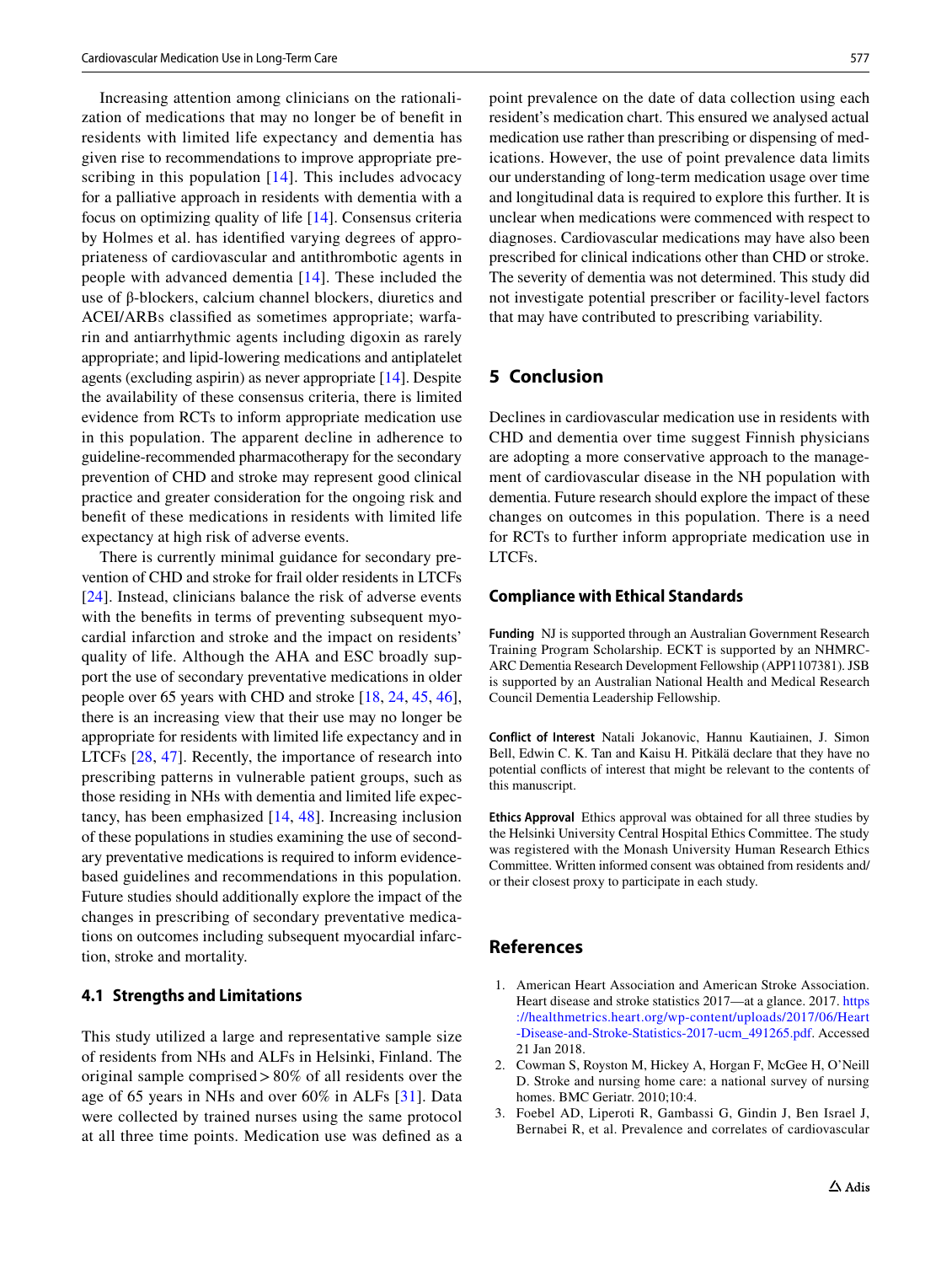medication use among nursing home residents with ischemic heart disease: results from the SHELTER study. J Am Med Dir Assoc. 2014;15(6):410–5.

- 4. Malek Makan A, van Hout H, Onder G, Finne-Soveri H, van der Roest H, van Marum R. Prevalence of preventive cardiovascular medication use in nursing home residents. Room for deprescribing? The SHELTER study. J Am Med Dir Assoc. 2017;18(12):1037–42.
- 5. Australian Institute of Health and Welfare. Australia's health 2016. 2016. [https://www.aihw.gov.au/getmedia/9844cefb-7745-4dd8-](https://www.aihw.gov.au/getmedia/9844cefb-7745-4dd8-9ee2-f4d1c3d6a727/19787-AH16.pdf.aspx%3finline%3dtrue) [9ee2-f4d1c3d6a727/19787-AH16.pdf.aspx?inline=true](https://www.aihw.gov.au/getmedia/9844cefb-7745-4dd8-9ee2-f4d1c3d6a727/19787-AH16.pdf.aspx%3finline%3dtrue). Accessed 21 Jan 2018.
- 6. Benjamin EJ, Blaha MJ, Chiuve SE, Cushman M, Das SR, Deo R, et al. Heart disease and stroke statistics-2017 update: a report from the American Heart Association. Circulation. 2017;135(10):e146–603.
- 7. Jokanovic N, Tan EC, Dooley MJ, Kirkpatrick CM, Bell JS. Prevalence and factors associated with polypharmacy in longterm care facilities: a systematic review. J Am Med Dir Assoc. 2015;16(6):535.e1–12.
- 8. Jokanovic N, Jamsen KM, Tan ECK, Dooley MJ, Kirkpatrick CM, Bell JS. Prevalence and variability in medications contributing to polypharmacy in long-term care facilities. Drugs Real World Outcomes. 2017;4(4):235–45.
- 9. Liu E, Dyer SM, O'Donnell LK, Milte R, Bradley C, Harrison SL, et al. Association of cardiovascular system medications with cognitive function and dementia in older adults living in nursing homes in Australia. J Geriatr Cardiol. 2017;14(6):407–15.
- 10. Johnell K, Fastbom J. Comparison of prescription drug use between community-dwelling and institutionalized elderly in Sweden. Drugs Aging. 2012;29(9):751–8.
- 11. Shah SM, Carey IM, Harris T, Dewilde S, Cook DG. Quality of chronic disease care for older people in care homes and the community in a primary care pay for performance system: retrospective study. BMJ. 2011;342:d912.
- 12. Centre for Disease Control and Prevention. Long-term care providers and services users in the United States: data from the national study of long-term care providers, 2013–2014. 2016. [https://www.cdc.gov/nchs/data/series/sr\\_03/sr03\\_038.pdf](https://www.cdc.gov/nchs/data/series/sr_03/sr03_038.pdf). Accessed 21 Jan 2018.
- 13. Onder G, Carpenter I, Finne-Soveri H, Gindin J, Frijters D, Henrard JC, et al. Assessment of nursing home residents in Europe: the services and health for elderly in long TERm care (SHELTER) study. BMC Health Serv Res. 2012;12:5.
- 14. Holmes HM, Sachs GA, Shega JW, Hougham GW, Cox Hayley D, Dale W. Integrating palliative medicine into the care of persons with advanced dementia: identifying appropriate medication use. J Am Geriatr Soc. 2008;56(7):1306–11.
- 15. Tan EC, Bell JS, Lu CY, Toh S. National trends in outpatient antihypertensive prescribing in people with dementia in the United States. J Alzheimers Dis. 2016;54(4):1425–35.
- 16. Smith SC Jr, Benjamin EJ, Bonow RO, Braun LT, Creager MA, Franklin BA, et al. AHA/ACCF secondary prevention and risk reduction therapy for patients with coronary and other atherosclerotic vascular disease: 2011 update: a guideline from the American Heart Association and American College of Cardiology Foundation endorsed by the World Heart Federation and the Preventive Cardiovascular Nurses Association. J Am Coll Cardiol. 2011;58(23):2432–46.
- 17. Kernan WN, Ovbiagele B, Black HR, Bravata DM, Chimowitz MI, Ezekowitz MD, et al. Guidelines for the prevention of stroke in patients with stroke and transient ischemic attack: a guideline for healthcare professionals from the American Heart Association/ American Stroke Association. Stroke. 2014;45(7):2160–236.
- 18. Montalescot G, Sechtem U, Achenbach S, Andreotti F, Arden C, Budaj A, et al. 2013 ESC guidelines on the management of stable

coronary artery disease: the Task Force on the management of stable coronary artery disease of the European Society of Cardiology. Eur Heart J. 2013;34(38):2949–3003.

- 19. Ferri C, Ferri L, Desideri G. Management of hypertension in the elderly and frail elderly. High Blood Press Cardiovasc Prev. 2017;24(1):1–11.
- 20. Beckett NS, Peters R, Fletcher AE, Staessen JA, Liu L, Dumitrascu D, et al. Treatment of hypertension in patients 80 years of age or older. N Engl J Med. 2008;358(18):1887–98.
- 21. Williamson JD, Supiano MA, Applegate WB, Berlowitz DR, Campbell RC, Chertow GM, et al. Intensive vs standard blood pressure control and cardiovascular disease outcomes in adults aged≥75 years: a randomized clinical trial. JAMA. 2016;315(24):2673–82.
- 22. Benetos A, Labat C, Rossignol P, Fay R, Rolland Y, Valbusa F, et al. Treatment with multiple blood pressure medications, achieved blood pressure, and mortality in older nursing home residents: the PARTAGE study. JAMA Intern Med. 2015;175(6):989–95.
- 23. Kjeldsen SE, Stenehjem A, Os I, Van de Borne P, Burnier M, Narkiewicz K, et al. Treatment of high blood pressure in elderly and octogenarians: european Society of Hypertension statement on blood pressure targets. Blood Press. 2016;25(6):333–6.
- 24. Fleg JL, Forman DE, Berra K, Bittner V, Blumenthal JA, Chen MA, et al. Secondary prevention of atherosclerotic cardiovascular disease in older adults: a scientifc statement from the American Heart Association. Circulation. 2013;128(22):2422–46.
- 25. Bushnell CD, Colon-Emeric CS. Secondary stroke prevention strategies for the oldest patients: possibilities and challenges. Drugs Aging. 2009;26(3):209–30.
- 26. Zullo AR, Sharmin S, Lee Y, Daiello LA, Shah NR, John Boscardin W, et al. Secondary prevention medication use after myocardial infarction in U.S. nursing home residents. J Am Geriatr Soc. 2017;65(11):2397–404.
- 27. Kantoch A, Gryglewska B, Wojkowska-Mach J, Heczko P, Grodzicki T. Treatment of cardiovascular diseases among elderly residents of long-term care facilities. J Am Med Dir Assoc. 2018;19:428–32.
- 28. Poudel A, Yates P, Rowett D, Nissen LM. Use of preventive medication in patients with limited life expectancy: a systematic review. J Pain Symptom Manage. 2017;53(6):1097–110.e1.
- 29. Hosia-Randell H, Pitkala K. Use of psychotropic drugs in elderly nursing home residents with and without dementia in Helsinki, Finland. Drugs Aging. 2005;22(9):793–800.
- 30. Muurinen S, Savikko N, Soini H, Suominen M, Pitkala K. Nutrition and psychological well-being among long-term care residents with dementia. J Nutr Health Aging. 2015;19(2):178–82.
- 31. Pitkala KH, Juola AL, Hosia H, Teramura-Gronblad M, Soini H, Savikko N, et al. Eight-year trends in the use of opioids, other analgesics, and psychotropic medications among institutionalized older people in Finland. J Am Med Dir Assoc. 2015;16(11):973–8.
- 32. Suominen MH, Sandelin E, Soini H, Pitkala KH. How well do nurses recognize malnutrition in elderly patients? Eur J Clin Nutr. 2009;63(2):292–6.
- 33. Sanford AM, Orrell M, Tolson D, Abbatecola AM, Arai H, Bauer JM, et al. An international defnition for "nursing home". J Am Med Dir Assoc. 2015;16(3):181–4.
- 34. WHO Collaborating Centre for Drug Statistics Methodology. Anatomical Therapeutic Chemical (ATC) Classifcation Index. 2016. [https://www.whocc.no/atc\\_ddd\\_index/.](https://www.whocc.no/atc_ddd_index/) Accessed 21 Jan 2018.
- 35. Charlson ME, Pompei P, Ales KL, MacKenzie CR. A new method of classifying prognostic comorbidity in longitudinal studies: development and validation. J Chronic Dis. 1987;40(5):373–83.
- 36. Guigoz Y, Lauque S, Vellas BJ. Identifying the elderly at risk for malnutrition. The Mini Nutritional Assessment. Clin Geriatr Med. 2002;18(4):737–57.